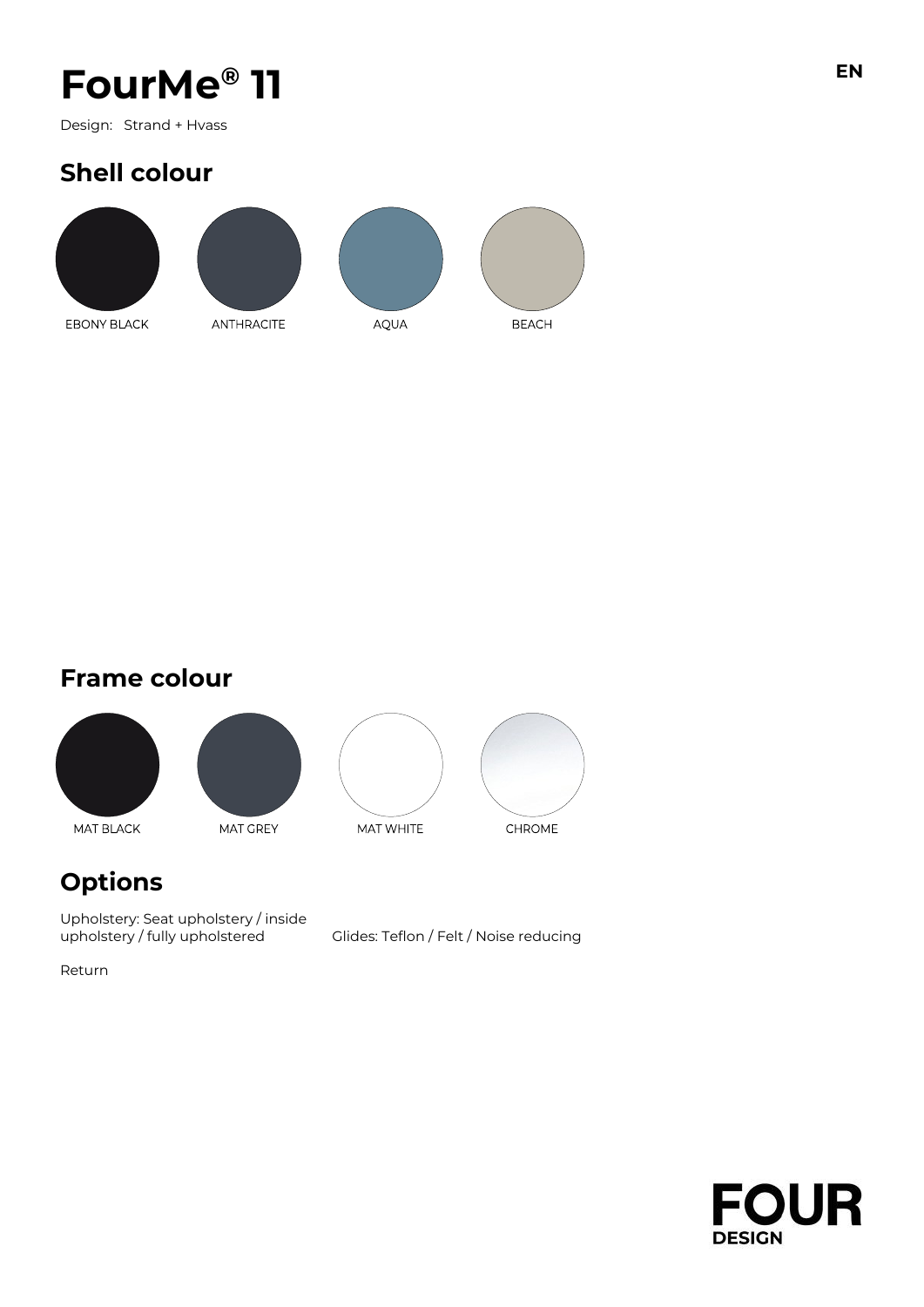## FourMe® 11

Design: Strand + Hvass

#### **FourMe 11**